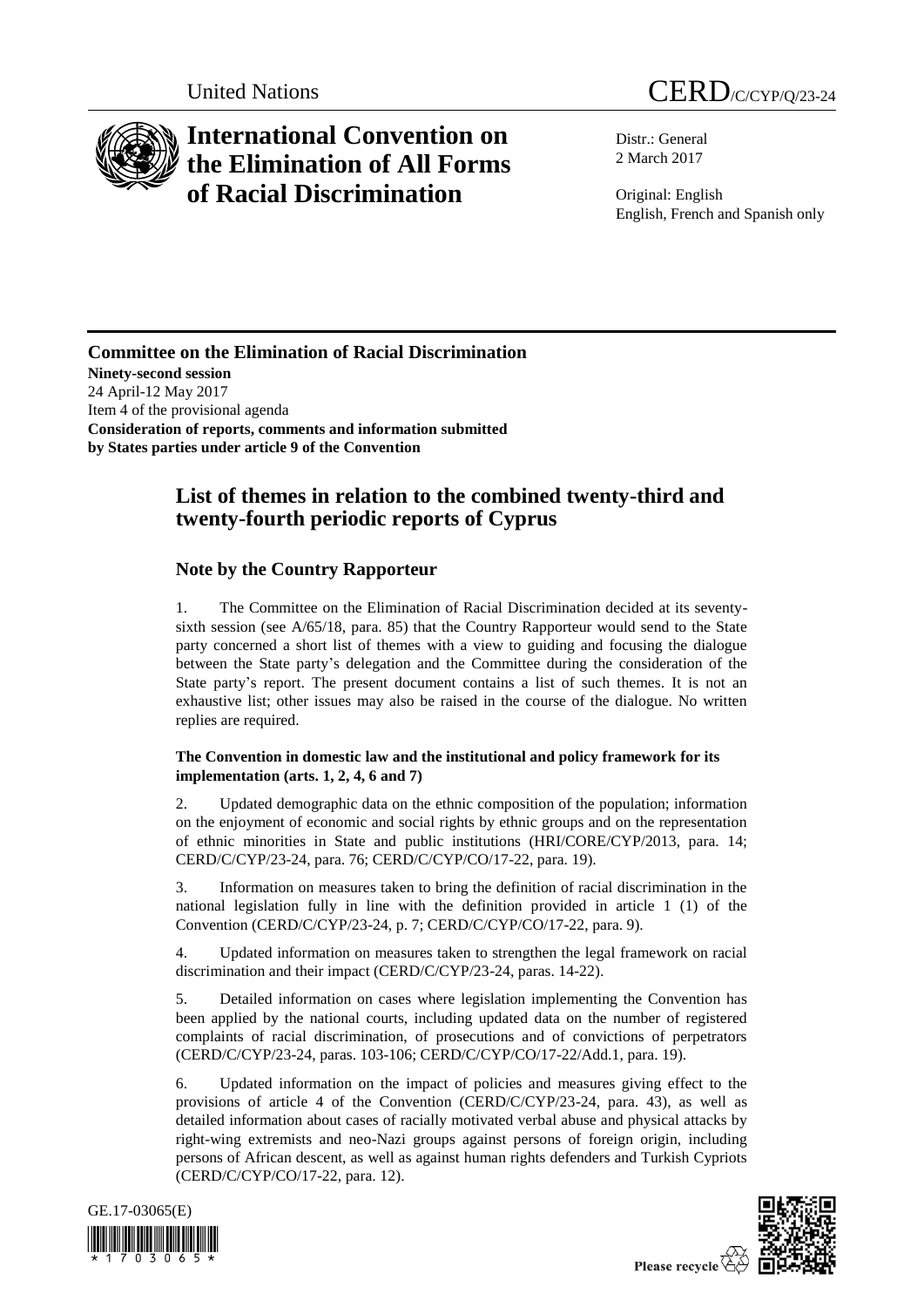7. Updated information on measures taken to address racist and xenophobic discourse by politicians and in the media, and information on reported cases, prosecutions and convictions for such acts (CERD/C/CYP/CO/17-22, para. 13; CERD/C/CYP/CO/17- 22/Add.1, paras. 8-15).

8. Information on the implementation of the national action plan against racism (CERD/C/CYP/23-24, para. 7).

9. Updated information on measures taken to implement the recommendations of the Committee and the Global Alliance of National Human Rights Institutions to bring the national human rights institution of Cyprus into full compliance with principles relating to the status of national institutions for the promotion and protection of human rights (the Paris Principles) (CERD/C/CYP/23-24, para. 27; CERD/C/CYP/CO/17-22, para. 23; CERD/C/CYP/CO/17-22/Add.1, paras. 23-24).

10. Updated and detailed information on training opportunities and workshops on human rights, the prevention of racial discrimination and the rights enshrined in the Convention carried out for representatives of State bodies, local government entities and associations, and law enforcement officers, judges and lawyers, and the impact of such training on the situation of minorities (CERD/C/CYP/23-24, paras. 23-25; CERD/C/CYP/CO/17-22, para. 8).

#### **Situation of ethnic minorities (arts. 2 and 5)**

11. Information on the rights of minorities to freely practice their linguistic, cultural and religious rights without discrimination (CERD/C/CYP/CO/17-22, paras. 14-15).

12. Updated information on efforts made to reach a comprehensive settlement for overcoming the protracted conflict in Cyprus and the continued division of the island (CERD/C/CYP/CO/17-22, para. 7).

13. Information on intercommunal initiatives to promote tolerance, understanding and dialogue between the Greek Cypriot and Turkish Cypriot communities and to raise awareness through the impartial teaching of the history of Cyprus in schools and other State institutions (CERD/C/CYP/CO/17-22, para. 7).

14. Updated information on the situation of Turkish Cypriots, including in the areas of employment, education and housing, as well as in the use of the Turkish language (CERD/C/CYP/CO/17-22, para. 7).

15. Updated information on whether the Roma community experiences discrimination in respect of access to education, employment and living conditions and on any racist attacks against members of the Roma community (CERD/C/CYP/23-24, paras. 32-42; CERD/C/CYP/CO/17-22, para. 16).

#### **Situation of non-citizens, including stateless persons, migrants, refugees and asylum seekers (arts. 5 and 7)**

16. Updated statistical data on the numbers of stateless persons, migrants, refugees and asylum seekers in the State party and on naturalization requests and decisions disaggregated by ethnic group, sex and length of residence in the State party (CERD/C/CYP/CO/17-22, para. 18).

17. Updated information on revisions to the National Action Plan for the Integration of Third-Country Nationals Legally Residing in Cyprus (2014-2016) to integrate the recommendations of the Committee, and information on the impact of the action plan on non-citizens (CERD/C/CYP/CO/17-22/Add.1, para. 17).

18. Updated information on measures taken to ensure that non-citizens, including refugees, migrants and asylum seekers, have access without discrimination to employment, housing and basic services.

19. Information on the situation of permanent residents from non-European countries, including in respect of access without discrimination to housing, education, health care and basic services.